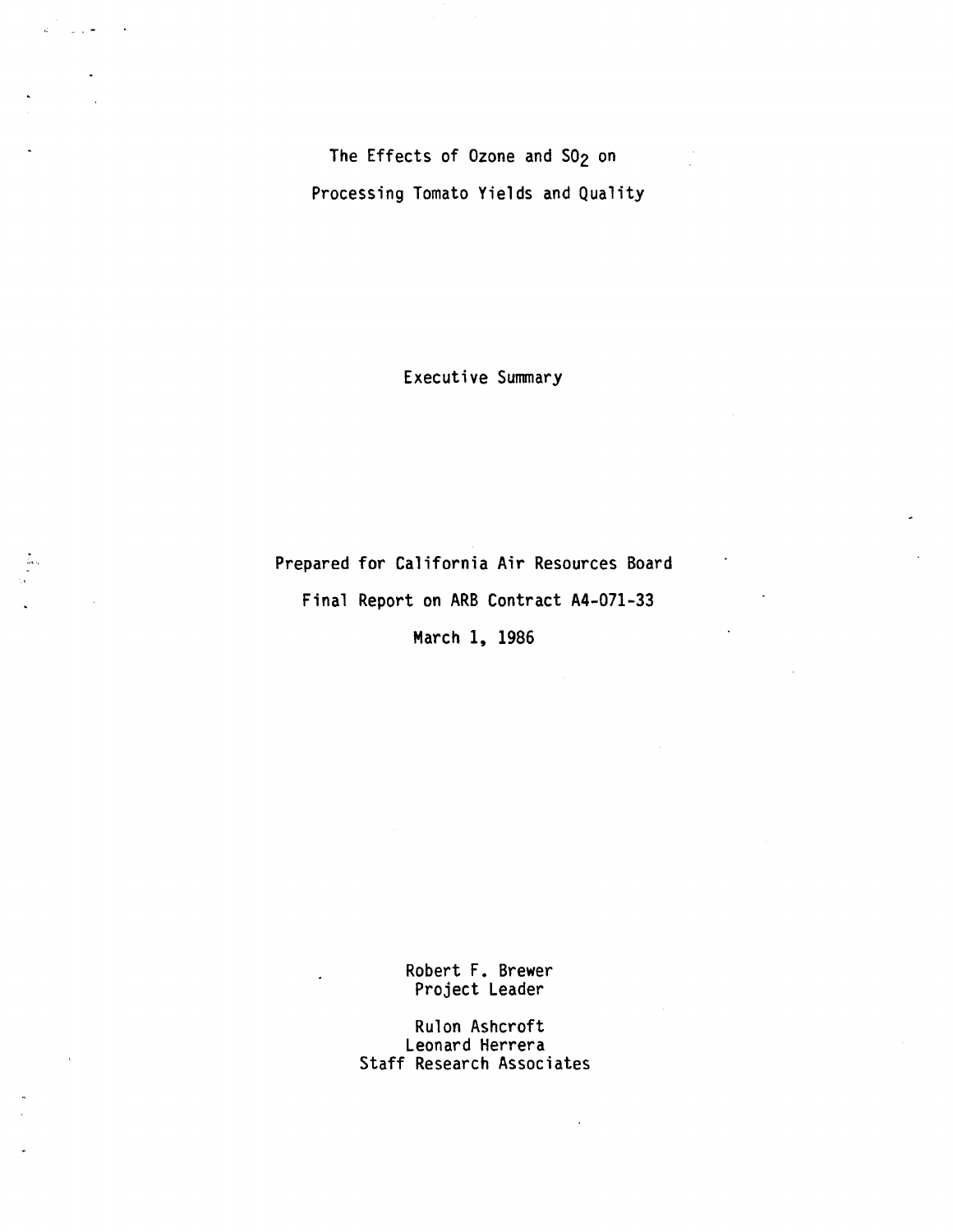## EXECUTIVE SUMMARY

Central California produces over 90 percent of the processing tomatoes grown in the United States. Most of the 235,000 acres of tomatoes, worth over 300 million dollars, are grown in areas subject to significant air pollution, primarily photochemically produced ozone and sometimes sulfur dioxide produced by coal and oil-burning industries.

Previous studies with processing tomatoes near Tracy, California had indicated only a 4.4% loss due to ambient oxidants and no response to up to 0.12 ppm SO<sub>2</sub>. A can-yard study with market tomatoes grown in cans at southern California locations differing in ozone concentrations indicated reduced fruit size associated **with** increasing ozone level.

This study involved exposing two varieties of processing tomatoes, UC-204-B and E-6203, to four levels of ozone and two levels of S02. The object of the experiment was to study the effects of S02 and/or ozone on tomato vegetative growth, fruit yields and fruit quality. Ozone concentrations expressed in terms of outside oxidant levels at Parlier were .25, .50, 0.90 and 1.5 times ambient levels. A SO<sub>2</sub> concentration of 0.1 ppm was maintained six hours per day, four days per week from June 10 until August 26 when the chambers were removed in preparation for fruit harvest.

The 48-vine subplots of each variety were harvested by cutting the vine off at soil level, removing all of the fruit which was sorted into "reds," "greens," and "rots." The vines minus the fruit were weighed, as were the three lots of fruit. One 25 kg bin of ripe fruit was hand counted to establish the average fruit size (weight). A ten pound representative subsample of the ripe fruit of each variety from each subplot was taken to the Tomato Quality Laboratory at University of California, Davis, **where** it was subjected to standard quality tests.